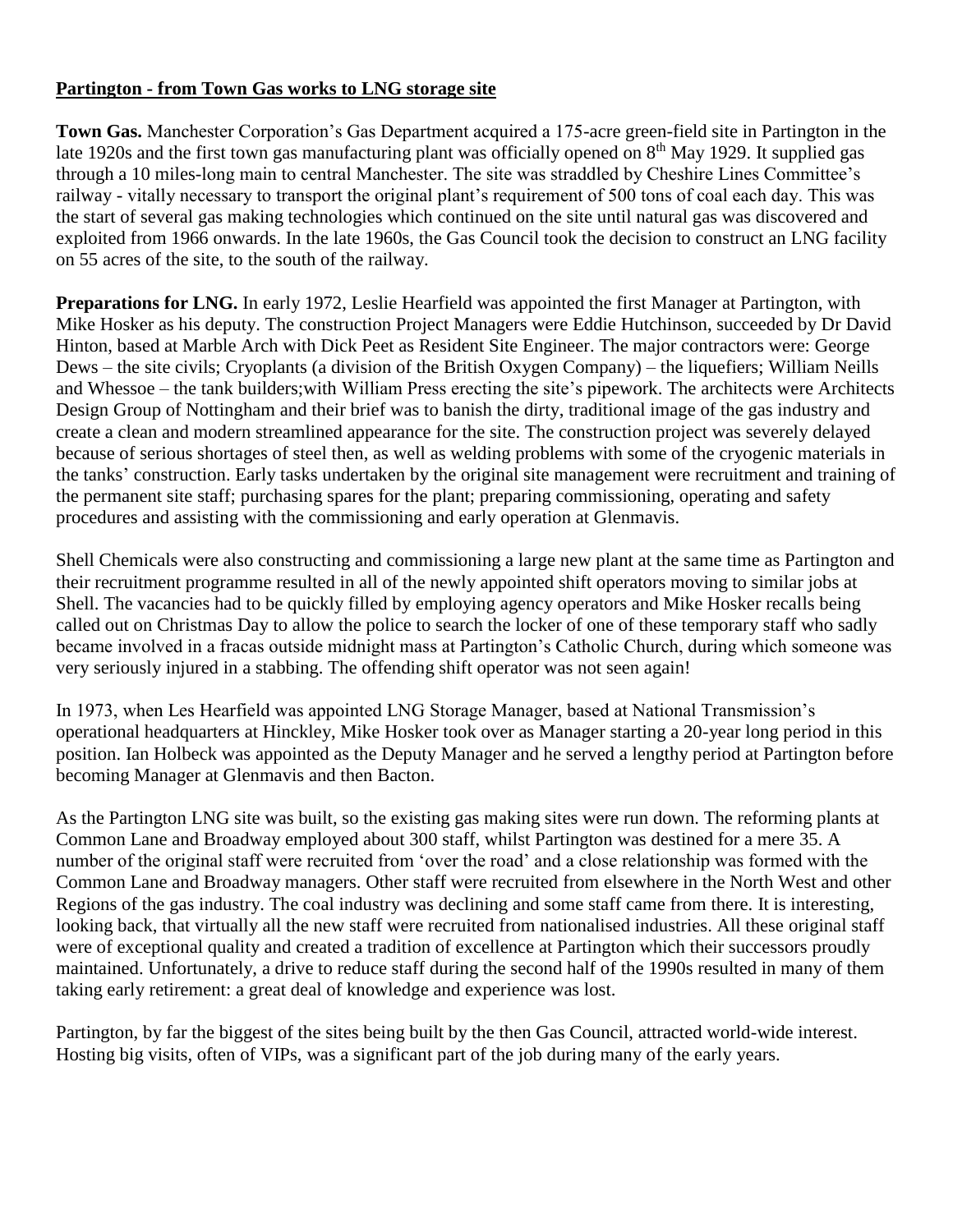Mike recalls one led by the Deputy Prime Minister of the Soviet Union who was heading a trade delegation to purchase equipment for the trans-Siberian gas pipeline. National Transmission's Director of Engineering, Jim McHugh, joined Mike at Partington to host this important visit. He had arranged for the Marble Arch public relations department to supply commemorative gifts, including some high-quality cigarette lighters embossed with the logo of the British Gas Corporation. Jim McHugh was furious to discover that these lighters were also embossed with 'Made in Germany' and insisted that all the skilled employees on site be organised to carefully obliterate this reference, making the provenance of the lighters completely anonymous!

Mike also recalls a succession of government ministers visiting site. One in particular, Tom, later Lord McNally, was not much interested in the site, but was very keen to obtain views on the U.K.'s relationship with the European Union. Within a month of his visit, he resigned in protest against the government's anti-Europe policies and became one of the members of the SDP. These big visits continued apace until more large sites were built, such as St Fergus, which provided some relief for Partington.

**Safety.** In 1974 there was a very serious accident at chemical works owned by Nypro UK at Flixborough in Lincolnshire. Many staff on site were killed or fatally injured, the control room and fire-fighting facilities were wrecked and around 1,800 buildings within a mile radius of the site were damaged. This caused a major rethink of some aspects of Partington's design. The risks were low, but there were concerns about the control of a fire resulting from a spillage of LNG into the bund catchment areas. It was decided to radically change the design of the earth bunds around three of the tanks, including surrounding them with the largest fixed foam generation systems ever installed at that time. The fourth tank was closest to the local housing and the bunding arrangement was changed into a 26 metre-high pre-stressed concrete wall, this design becoming standard for all subsequent steel LNG tanks in the U.K. A new fire-fighting pumphouse, reservoir and remote emergency control room were also constructed.

The government inquiry into the causes of the Flixborough Accident resulted soon after in the establishment of the HSE. During the late 1970s the CIMAH regulations were created which required sites storing hazardous materials to submit to the HSE a Safety Report detailing the management arrangements to ensure the safe operation of the site. Mike and his colleagues undertook the mammoth task of drafting the first of these reports to be submitted by the gas industry.

**Teething problems.** During the 1970s, plant was gradually being commissioned and teething problems manifested themselves. During the purging of the first tank to natural gas, for example, one of the shift engineers, Gordon May, noticed bubbles coming through the water lying on the tank foundations and clearly coming from under the tank's base. A check of these bubbles showed them to be natural gas, demonstrating that the bottom of the tank was leaking. Mike and his colleagues had to purge the tank back to nitrogen, whilst the tank builder developed plans to correct this serious problem. The first task was to precisely locate the leaks, which fortunately were below the interspace between the outer and inner tanks. The tank builder then developed a tunneling shield which was inserted through the tank's outer shell and interspace finishing hard up against the inner tank, allowing access for a welder to enter and weld patches over the damaged base plate.

This exercise had to be repeated at a number of locations on more than one of the tanks and its success demonstrated the expertise that British industry had during that era.

A sound relationship was forged with Partington Town Council largely thanks to the employment of Molly Rogers as the Site Construction Manager's secretary. Molly's husband Ken was an influential councillors in Partington.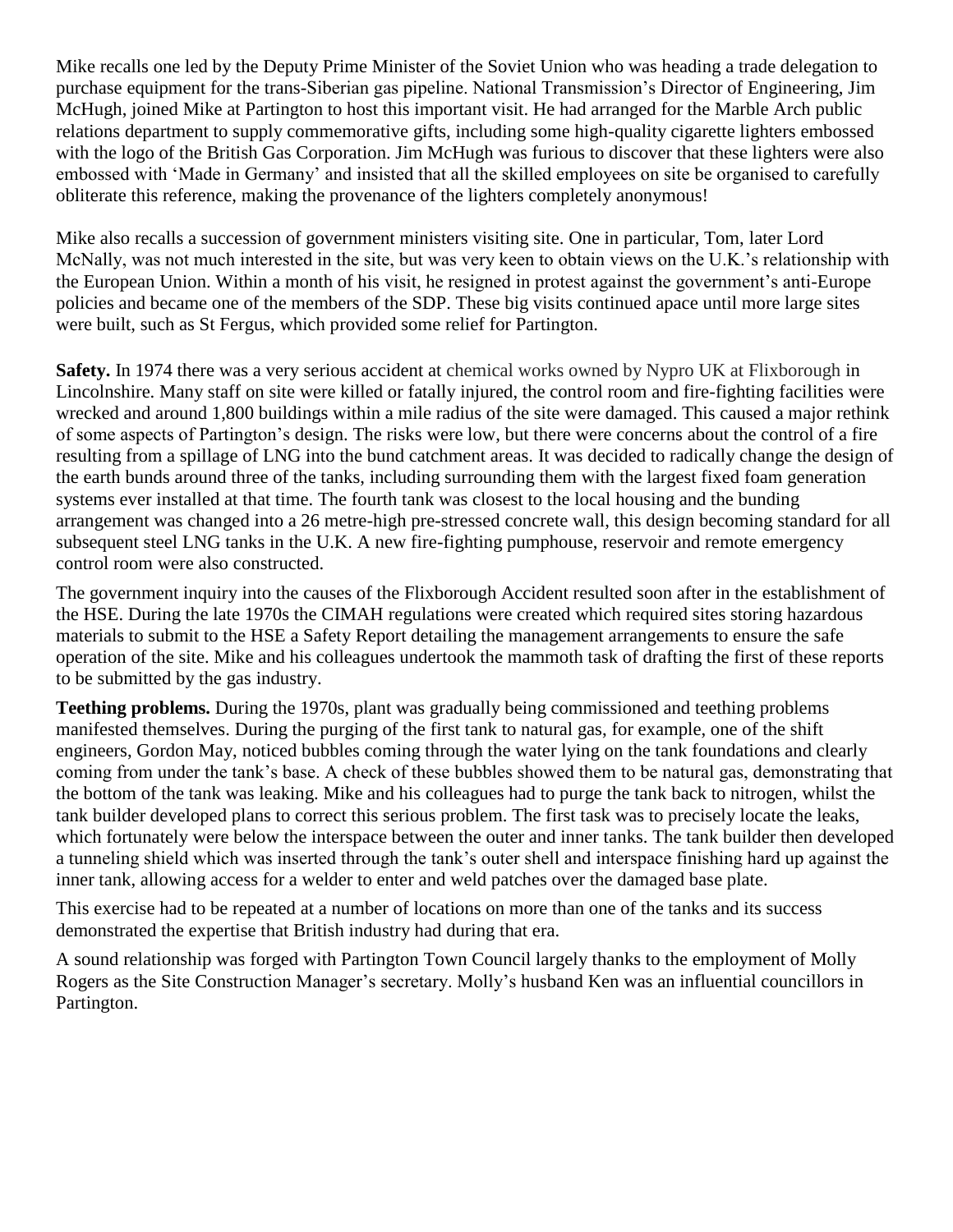During the early days, much of the site's mail was incorrectly delivered to the Common Lane site operated by North West Gas. The primary cause of this was the lack of a name for the site's entrance road. It was Councillor Ken Rogers who suggested that Heath Farm Lane would be a suitable address for the LNG site.



The Partington site showing the four LNG storage tanks in the mid-1980s

**Community relations.** The local population generally considered that the site was a good neighbour. One reason was possibly because the site manager was required to make an immediate visit to anyone who complained. Mike recalls a few days when he couldn't keep up with all the complaints that were being made about loud night time noise. These were traced to the site's incinerator, which burnt liquid heavy hydrocarbons when the liquefiers were operating.

Acoustic specialists from the Research Station identified that the incinerator's chimney was acting like an organ pipe and producing very low frequency sounds which could be heard at extended distances. A simple modification to detune the chimney solved the problem and allowed Partington residents to have a peaceful night's sleep - and Mike to escape their wrath!

The site did not only affect its immediate neighbours. For the first 25 years of the site's life, it had an odorant plant, which was needed to re-introduce the smell removed by the liquefaction process. This plant stored an incredibly foul smelling mixture of sulphur compounds, called odorant BE. Metering pumps injected very small quantities of this liquid into the outgoing gas. On a couple of occasions, very large numbers of gas leak complaints were received by the industry's emergency telephone centre, from the more distant residents of Altrincham and Bowdon. These were eventually traced back to very small leaks from the odorant plant combined with inverting atmospheric conditions, which caused no local smell, but funnelled it off towards outlying communities. The site's operational and maintenance teams breathed a collective sigh of relief once there was no longer a need for this plant and it was decommissioned.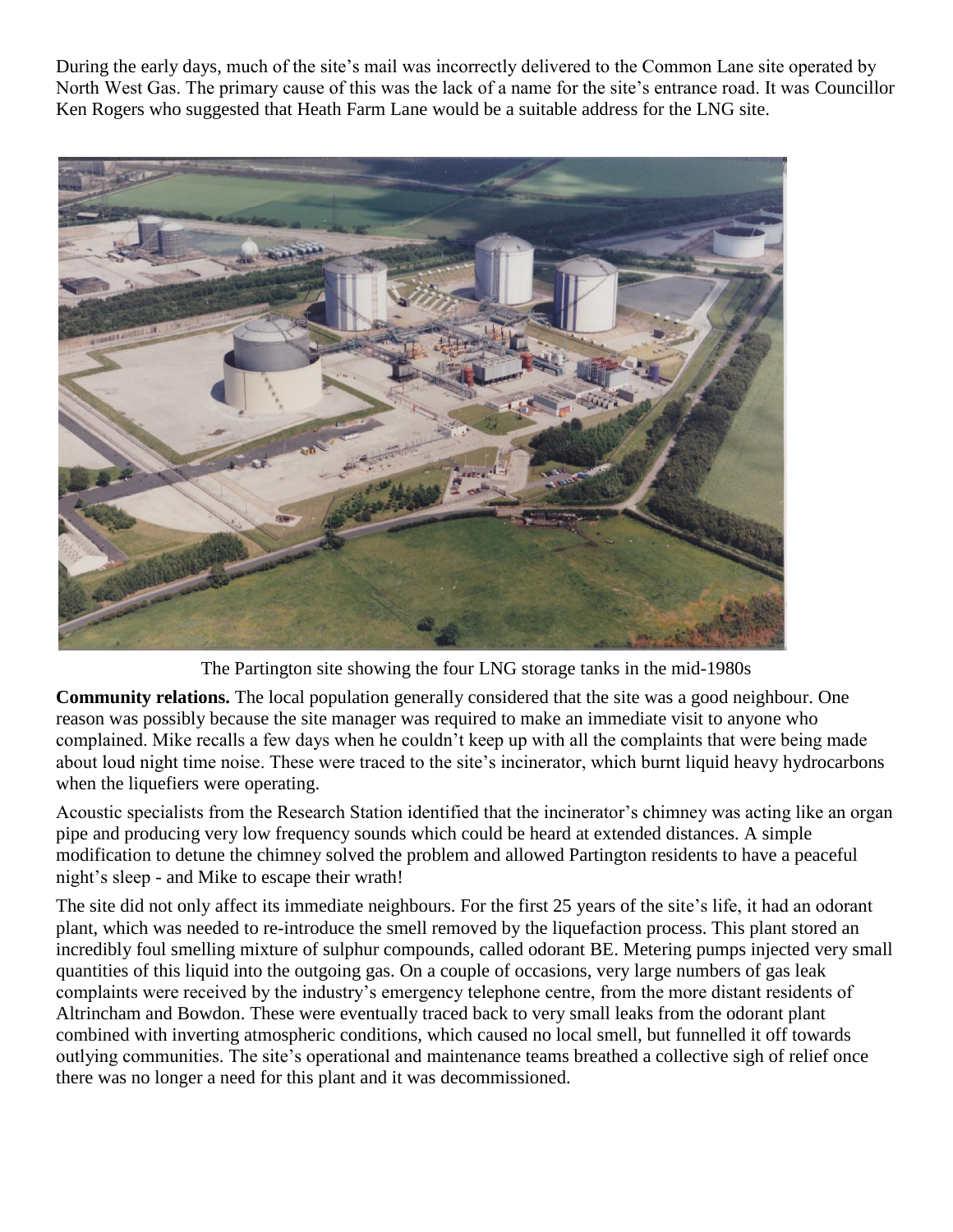Partington did not have an official opening. This was because the threat from IRA terrorism was growing as the site was developing and drawing attention to the site was considered an unnecessary risk. Signposting of the site was intentionally sparse and the O.S. maps were deliberately very sketchy. Bomb threat procedures were written and rehearsed. On one occasion, Mike asked his wife to ring the control room using an Irish accent and give a warning that a bomb would soon detonate on site. Peter Eichhorn was on duty and expertly dealt with the incident, not knowing it was an exercise. Once everything was under control and other services had taken over the incident, the apparently cool and calm Peter asked someone to give him a cigarette – his first for over ten years! Mike's wife felt very guilty! The threat from the IRA lasted right through to the cease-fire in the early 1990s

**Partington's heyday.** Exports of gas from Partington during the late 1970s were crucially important to the security of the National Transmission System because Partington and Glenmavis (near Glasgow) were the only NTS locations with gas storage. During that period, the majority of the U.K.'s gas was being delivered into Bacton and exports from Partington and Glenmavis were normally required when technical problems at Bacton caused supply shortfalls, often during severe weather in the depths of the winter. During one of these periods Partington continuously exported for 4 days, much of it at maximum rate, because of offshore compression failures at Bacton, in what was described as 'white-out' snow conditions.

The weather suddenly changed on the 5<sup>th</sup> day with three quarters of Partington's stock exported, averting the need for an emergency television appeal for large scale economies in the use of gas. Some would say that luck came to the rescue, but others would argue that the carefully evaluated probability of sustained bad weather had proved to be correct.

Thankfully, emergencies at Partington were rare. Procedures were developed during the commissioning phase and exercises were regularly held to ensure that staff knew exactly what to do. Important emergency equipment was regularly tested to make sure it would operate reliably. A phone call in the middle of the night usually meant that an emergency response was underway.

A good example was the discovery of flammable material discharging into the Manchester Ship Canal from the British Gas outfall. Flammables discharging into the canal were taken very seriously following an accident caused by another company which resulted in fatal injuries being sustained by 5 men using Bob's Ferry from Partington to Irlam in April 1970.

On the night in question the canal authorities assumed that the gas sites were responsible and called out the duty managers. Mike Hosker met up with Norman Beauman, who was the Deputy Manager for the North West Gas sites. It was evident to them that the discharge was coming from elsewhere because the gas sites did not store anything vaguely like this strongly smelling flammable substance. Norman and Mike started to follow the site drainage systems, gradually working upstream. The pollutant was present right up to the eastern boundary of the site, where the drainage channel was an open brook, while on the other side of the boundary road, the flammable material could be seen flowing to the brook's surface.

This point was where the four pipelines from Shell's refinery at Stanlow to their plant at Carrington passed underneath the drainage brook. Shell were informed and it turned out to be a leak in their pyrolisis gasoline pipeline, which was rapidly isolated and subsequently repaired. Consequently, a serious incident was averted.

**Social events.** On a less serious note, a calendar of social events was established in the early days of the site. The primary one was the Christmas Dinner, held in a hotel and largely financed by the company. VIP guests would come from either Marble Arch or Hinckley. Bob Evans, a future Chairman of British Gas, came to the dinner held in December 1973 at the Ashley Hotel in Hale Village. This was during a period of coal shortages caused by the miners working to rule and legislation had been passed to work a 3-day week from the start of 1974. Saving electricity was top of the agenda and Bob Evans was ribbed because the newspapers reported that a British Gas official had proposed sharing baths to save energy!